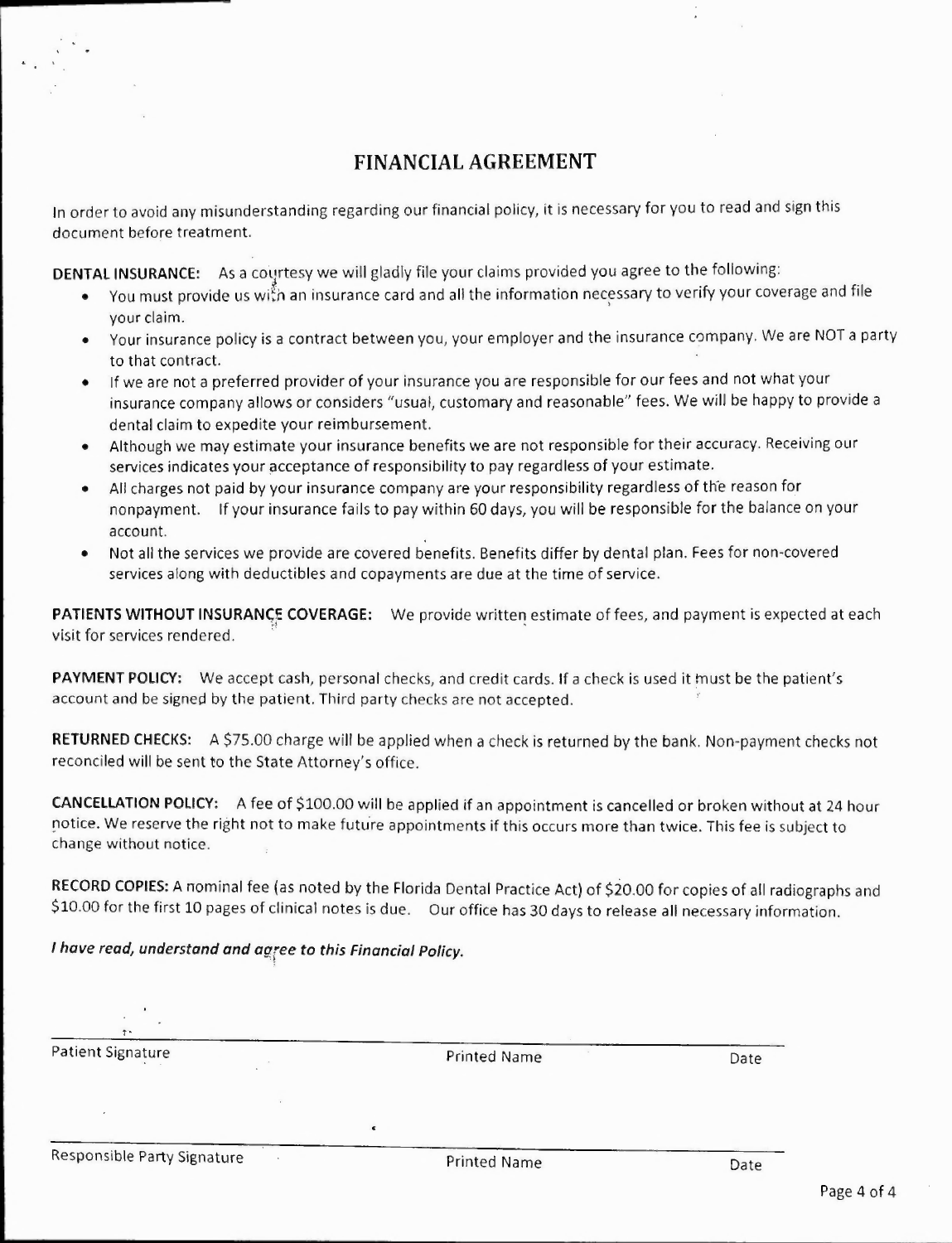- 2. Do you like your smile? Yes No Please Explain:
- 2. Do you like your smile? \_\_\_ Yes \_\_\_ No<br>Please Explain:<br>3. Do dental visits make you anxious? \_\_\_ Yes \_\_\_\_ No<br>Please Explain: Please Explain:
- 4. Have you been admitted to the hospital or needed emergency care during the past two years? Yes No If yes, Please Explain:

| 3. Do dental visits make you anxious? Yes No<br>Please Explain:                                                                      |
|--------------------------------------------------------------------------------------------------------------------------------------|
| 4. Have you been admitted to the hospital or needed emergency care during the past two years?<br>$Yes$ No<br>If yes, Please Explain: |
| 5. Are you now under the care of a physician? Yes No                                                                                 |
| 6. Have you ever had any complications following dental treatment? Pes Allo<br>If Yes, please explain:                               |

i.

 $\mathcal{L}^{\text{max}}$ 

 $\frac{1}{2}$